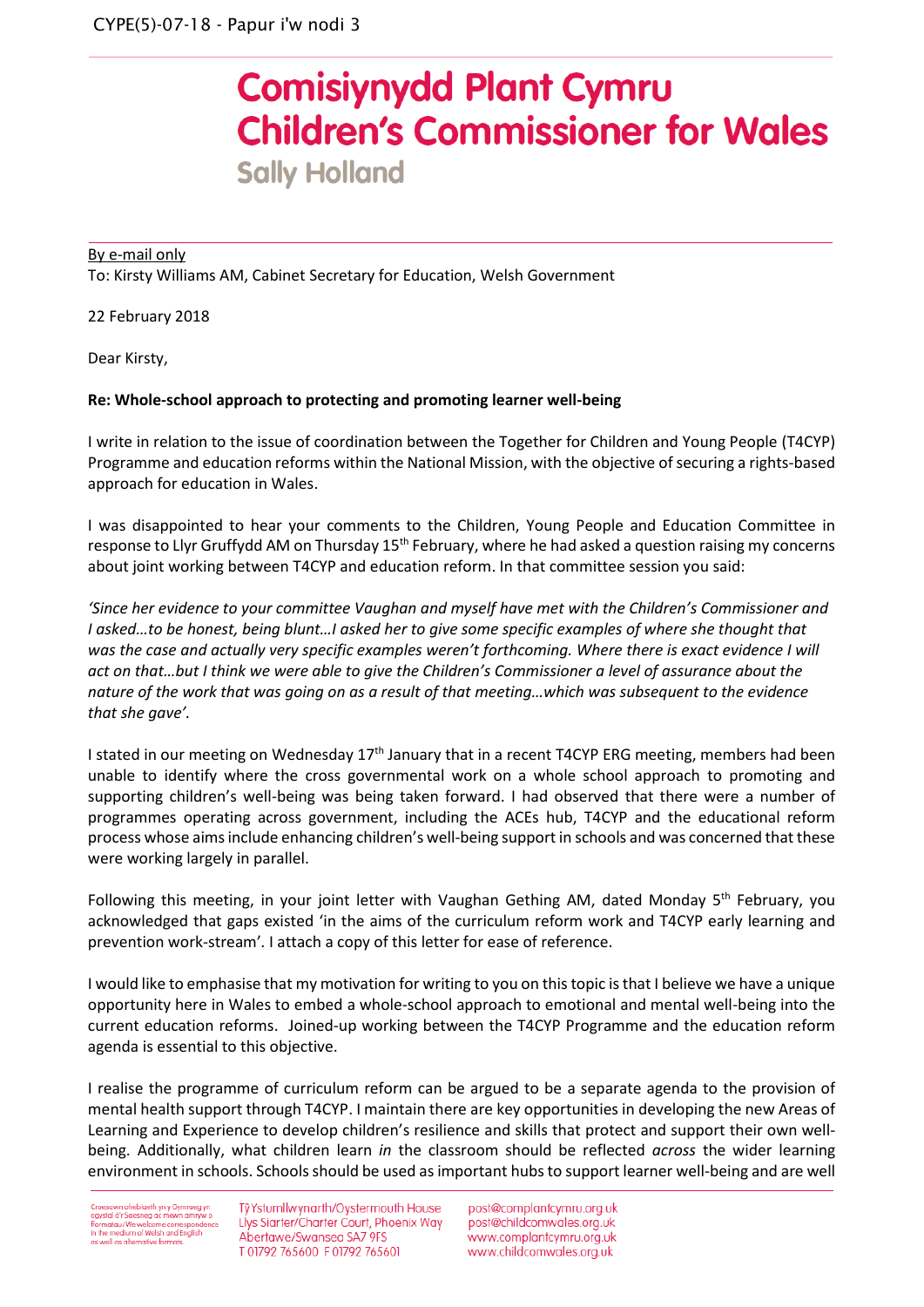## **Comisiynydd Plant Cymru Children's Commissioner for Wales Sally Holland**

positioned to improve collaboration and join-up between wider support services for children and young people.

One of the High Impact Change Areas of the T4CYP Resilience and Early Intervention Work Stream is the 'development of a framework to link the work of the T4CYP with that of educational reform', I would like reassurances that the join-up of support services is being considered as part of your wider education reforms and some information as to how this is being achieved. I would also be grateful for an update on what progress has been made since the Resilience and Early Intervention Work Stream group met in November, particularly in relation to links with the education reform programme.

Yours sincerely,

Whend

Sally Holland Children's Commissioner for Wales

CC: Vaughan Gething AM, Cabinet Secretary for Health and Social Services, Welsh Government Lynne Neagle AM, Chair, Children, Young People and Education Committee, Welsh Government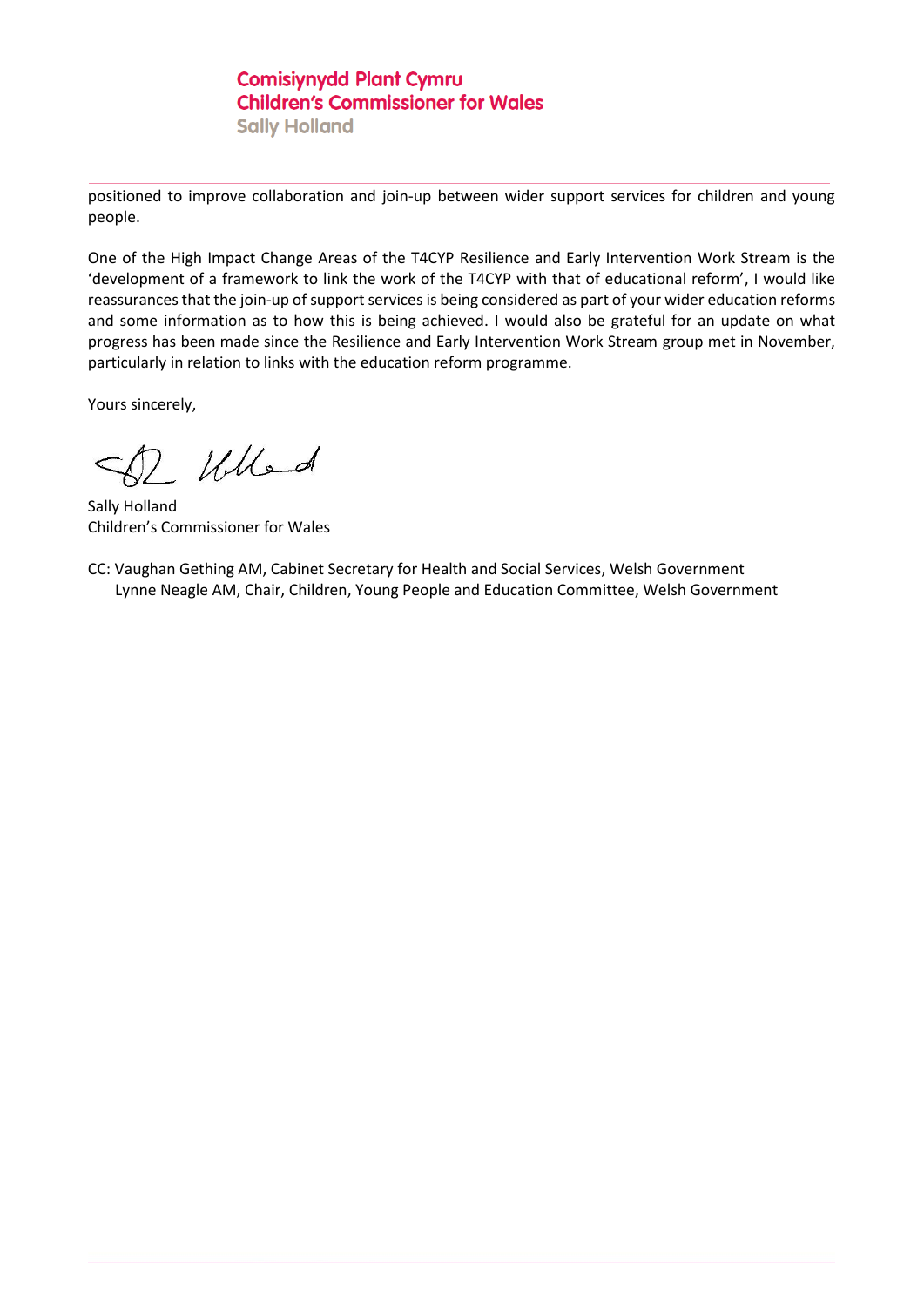**Vaughan Gething AC/AM Ysgrifennydd y Cabinet dros Iechyd a Gwasanaethau Cymdeithasol Cabinet Secretary for Health and Social Services**

**Kirsty Williams AC/AM Ysgrifennydd y Cabinet dros Addysg Cabinet Secretary for Education**

Eich cyf/Your ref Ein cyf/Our ref DC/VG/2620/17

Sally Holland Children's Commissioner for Wales Oystermouth House Phoenix Way Llansamlet Swansea. SA7 9FS

**Welsh Government** 

Llywodraeth Cymru

5 February 2018

Dear Sally,

We were pleased to meet you and your officials on 17 January to discuss emotional and mental health in schools, and elective home education and safeguarding.

We hope the meeting clarified our intentions in this area and laid to rest any concerns you had over how the various agendas and work-streams are coordinating. In this respect we noted the following outcomes and actions arising from the meeting.

You were concerned around gaps and overlaps in the aims of the curriculum reform work and the Together for Children and Young People Programme (TfCYP) early learning and prevention work-stream, in particular around schools being developed as multidisciplinary sites for promoting emotional and mental health. In response we noted that there are indeed some gaps. These have arisen for a variety of reasons; including the fact the early learning and prevention work-stream had experienced a hiatus for a period during 2017 whilst changes were made to its terms of reference and membership. However, the new group met in November 2017, with representation from both Education and Health, we hope that activity will now progress at pace.

We also noted that there is much common ground in relation to our wider work in schools and our curriculum reform, though there are also subtle differences. The former is trying to influence the school environment to develop a holistic institution where positive emotional wellbeing and resilience is promoted as a whole school approach, one of the aims of our

> Bae Caerdydd • Cardiff Bay Caerdydd • Cardiff CF99 1NA

Canolfan Cyswllt Cyntaf / First Point of Contact Centre: 0300 0604400 [Gohebiaeth.Vaughan.Gething@llyw.cymru](mailto:Gohebiaeth.Vaughan.Gething@llyw.cymru) [Correspondence.Vaughan.Gething@gov.wales](mailto:Correspondence.Vaughan.Gething@gov.wales)

Rydym yn croesawu derbyn gohebiaeth yn Gymraeg. Byddwn yn ateb gohebiaeth a dderbynnir yn Gymraeg yn Gymraeg ac ni fydd gohebu yn Gymraeg yn arwain at oedi.

We welcome receiving correspondence in Welsh. Any correspondence received in Welsh will be answered in Welsh and corresponding in Welsh will not lead to a delay in responding.